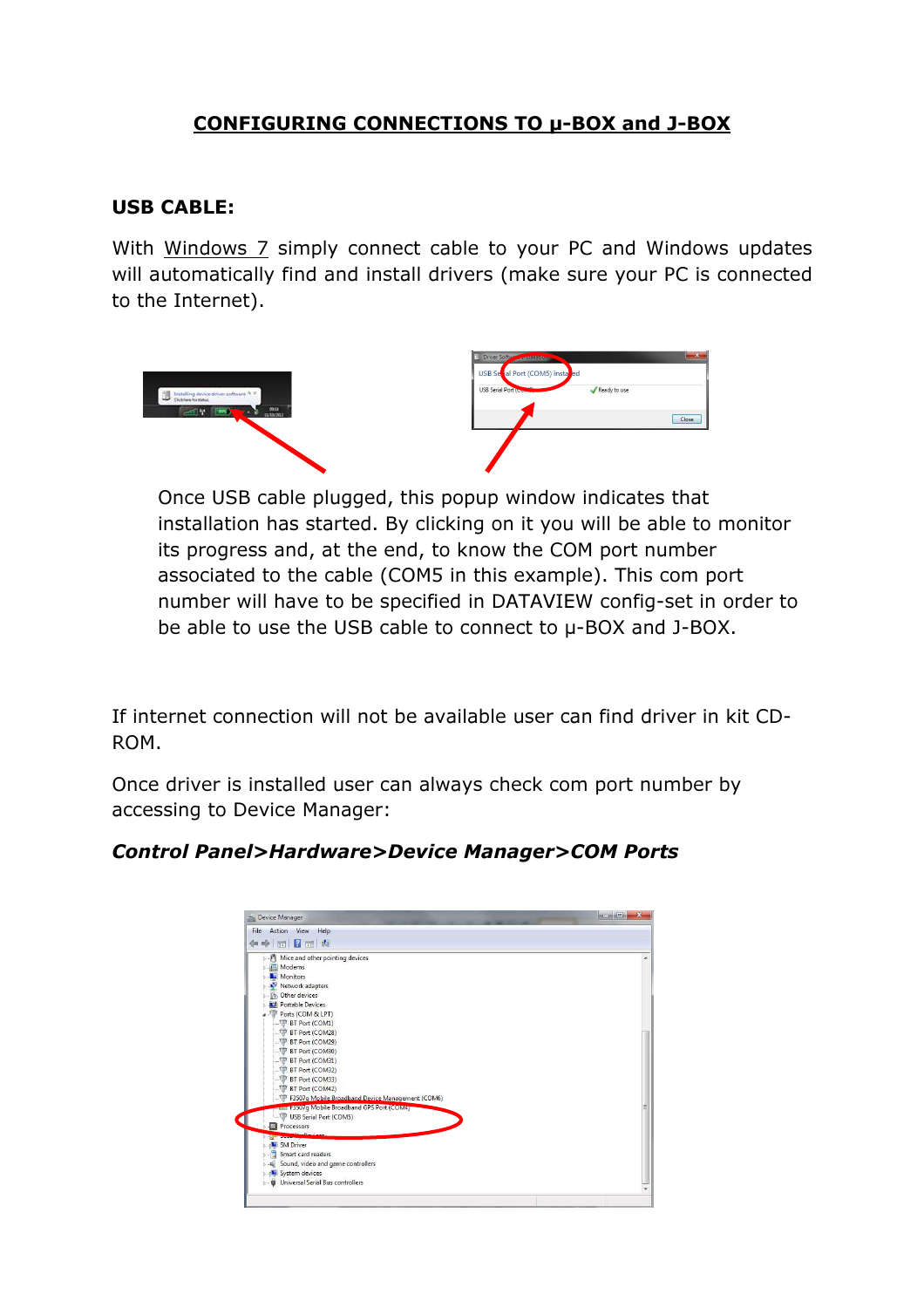

Click on Update COMs to update COMs list.



We don't recommend using earlier Windows version but if this is unavoidable, in order to install USB cable, you need to offload its driver and read installation instructions from our website under DOWNLOAD and GUIDELINES.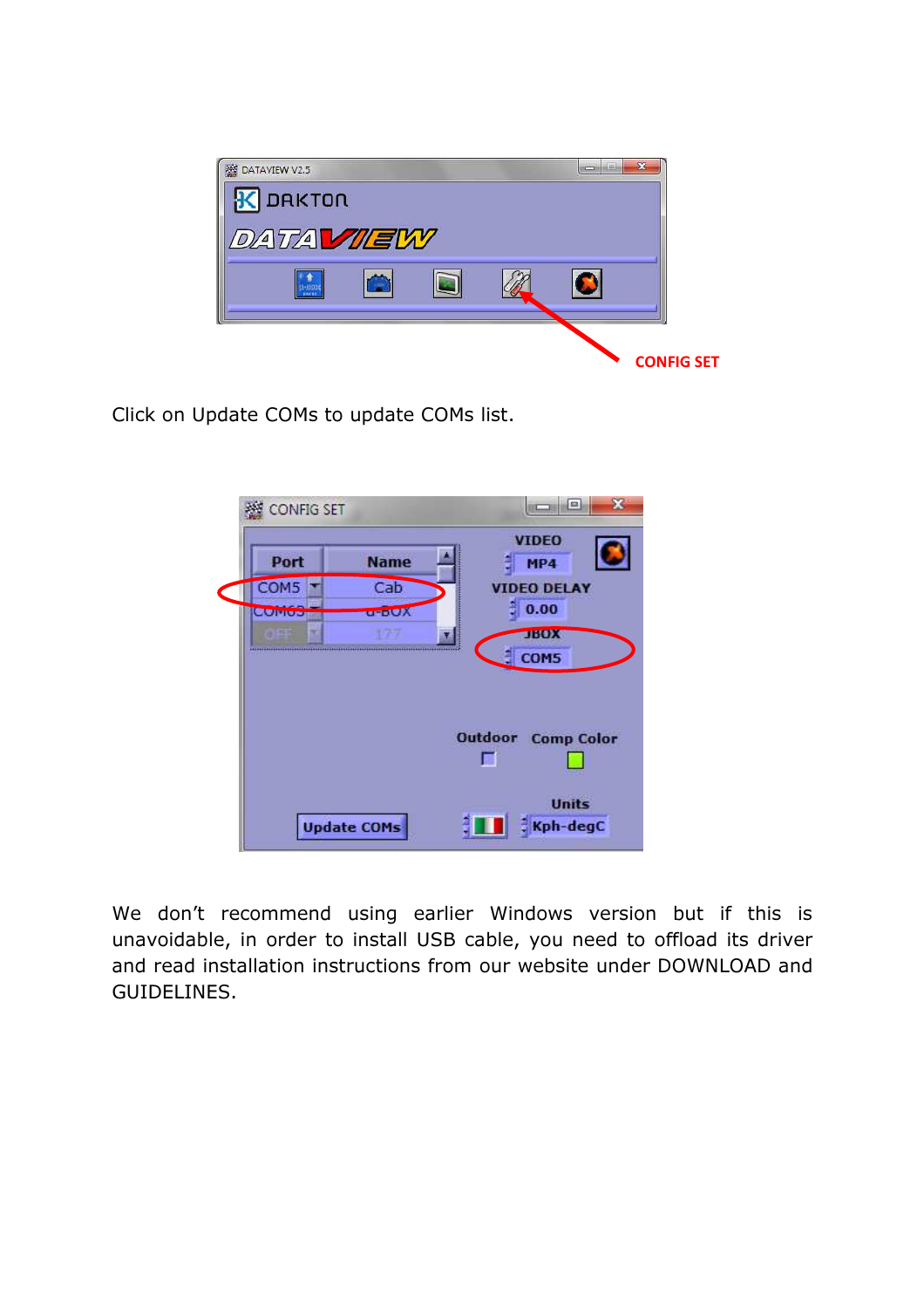## BLUETOOTH WITH WINDOWS:

We recommend using external Bluetooth dongle supplied by RKS in place of internal PC device.

To avoid conflict with the external dongle, it's important to disable the internal Bluetooth first. Inserting the dongle in the USB socket will start automatically its installation with the following message:

| Installing device driver software |                                        |
|-----------------------------------|----------------------------------------|
| <b>Unidentified Device</b>        | Searching preconfigured driver folders |

Windows will look for latest drivers in Windows Update, but it's possible to skip that by selecting "Skip obtaining driver software from Windows Update". In this case installation will continue using internal PC drivers.

Once UBS Bluetooth dongle installation is completed the following window will be displayed:

| CSR Bluetooth Radio                                | Ready to use                                                             |  |
|----------------------------------------------------|--------------------------------------------------------------------------|--|
| Bluetooth Device (RFCOMM Protocol TDI) #8          | Ready to use                                                             |  |
| Microsoft Bluetooth Enumerator                     | Ready to use                                                             |  |
| Bluetooth Device (Personal Area Network) #8        | Ready to use                                                             |  |
|                                                    |                                                                          |  |
|                                                    |                                                                          |  |
|                                                    |                                                                          |  |
|                                                    |                                                                          |  |
|                                                    |                                                                          |  |
|                                                    |                                                                          |  |
|                                                    | Obtaining device driver software from Windows Update might take a while. |  |
| Skip obtaining driver software from Windows Update |                                                                          |  |

Entering in "Devices and Printers" it's possible to see the dongle as "CSR Bluetooth Radio".

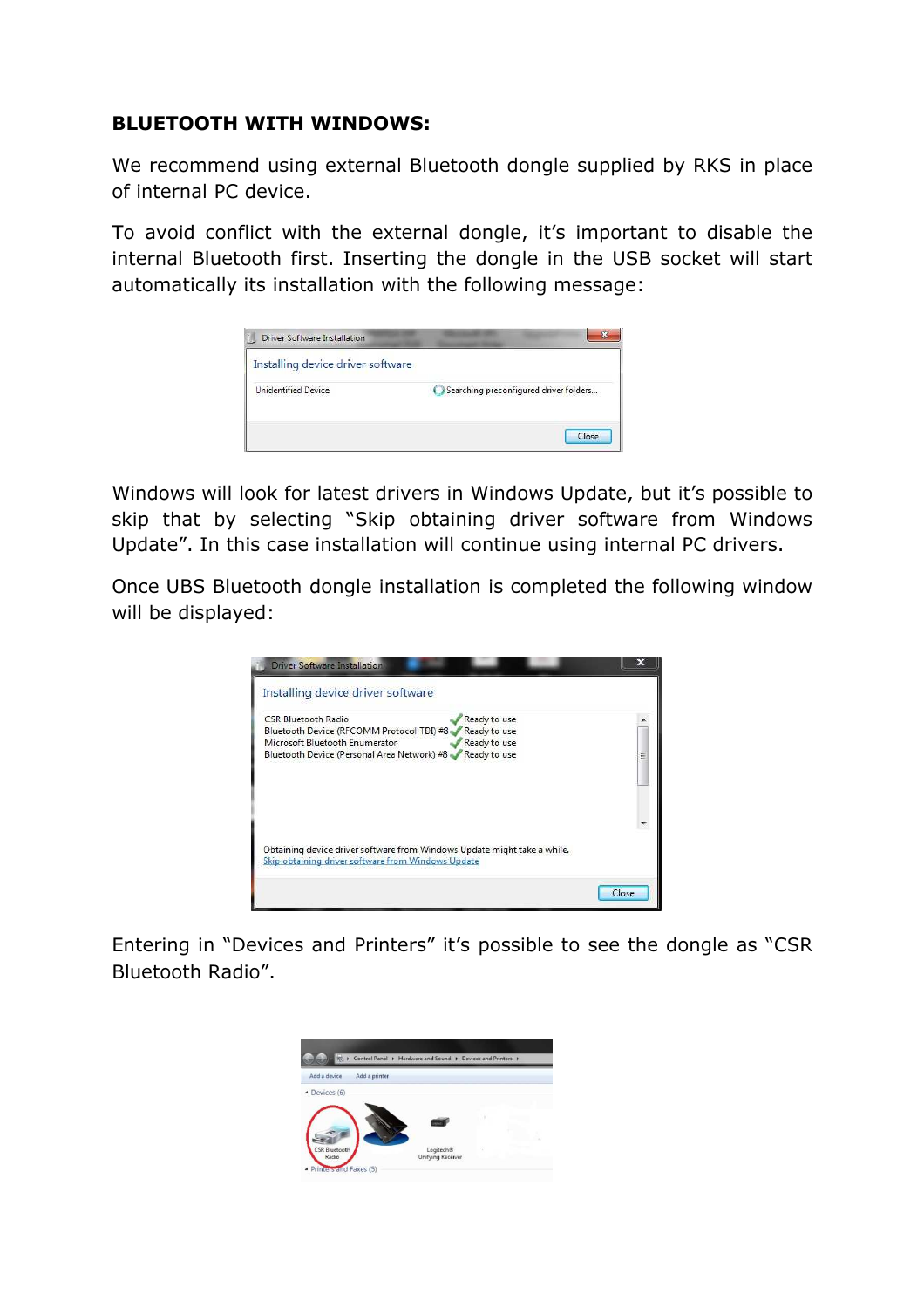In order to be able to connect to a  $\mu$ -BOX it's necessary to perform its "pairing" and select its COM pot. To do its "pairing" connect a µ-BOX to its display and switch it on.

Enter in "Devices and Printers" and through right mouse button select "Add a Device".



PC will search available Bluetooth devices and amongst those also our "UBOX". Click on device icon, enter pin number (1234 if new) and proceed with its installation.

| $\mathbf{w}$ $\mathbf{x}$                                                                                                                            | $-x$                                                                                                                                                                                                                                          |
|------------------------------------------------------------------------------------------------------------------------------------------------------|-----------------------------------------------------------------------------------------------------------------------------------------------------------------------------------------------------------------------------------------------|
| Add a device                                                                                                                                         | Add a device                                                                                                                                                                                                                                  |
| Select a device to add to this computer<br>Windows will continue to look for new devices and display them here.<br><b>UBOX</b><br>Bluetooth<br>Other | Enter the pairing code for the device<br>This will verify that you are connecting to the correct device.<br>$\circ$<br>1234<br>The code is either displayed on your device or in the information that<br>came with the device.<br><b>UBOX</b> |
| What if Windows doesn't find my device?                                                                                                              | What if I can't find the device pairing code?                                                                                                                                                                                                 |
| Next                                                                                                                                                 | Next                                                                                                                                                                                                                                          |
| Cancel                                                                                                                                               | Cancel                                                                                                                                                                                                                                        |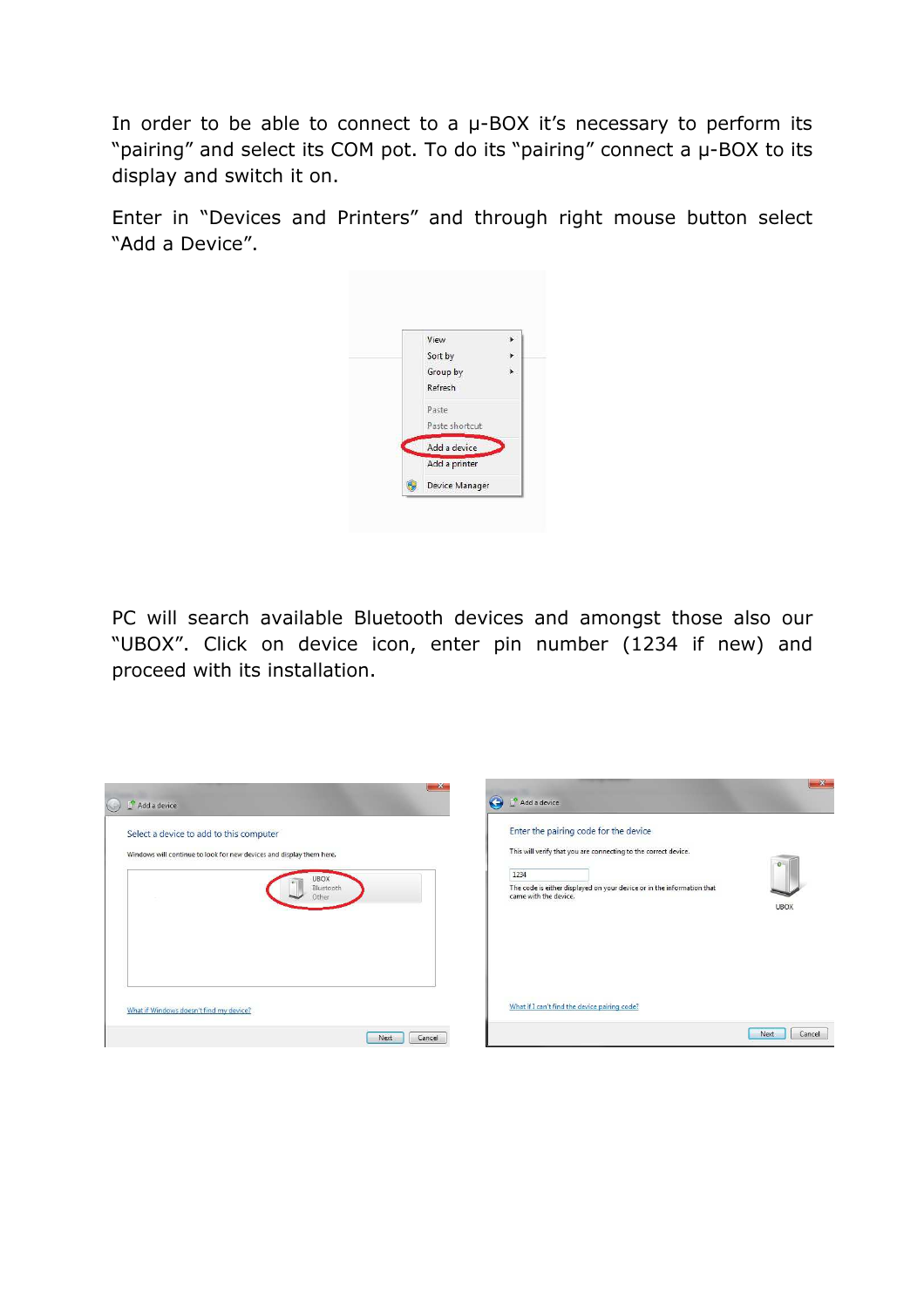

At the end two COM ports will be associated to the device but only one allows to connect to our  $\mu$ -BOX.



In order to find out which one is the usable COM port click with right mouse button on device icon, select "Properties" and then enter into "Services". COM port in use will be displayed.